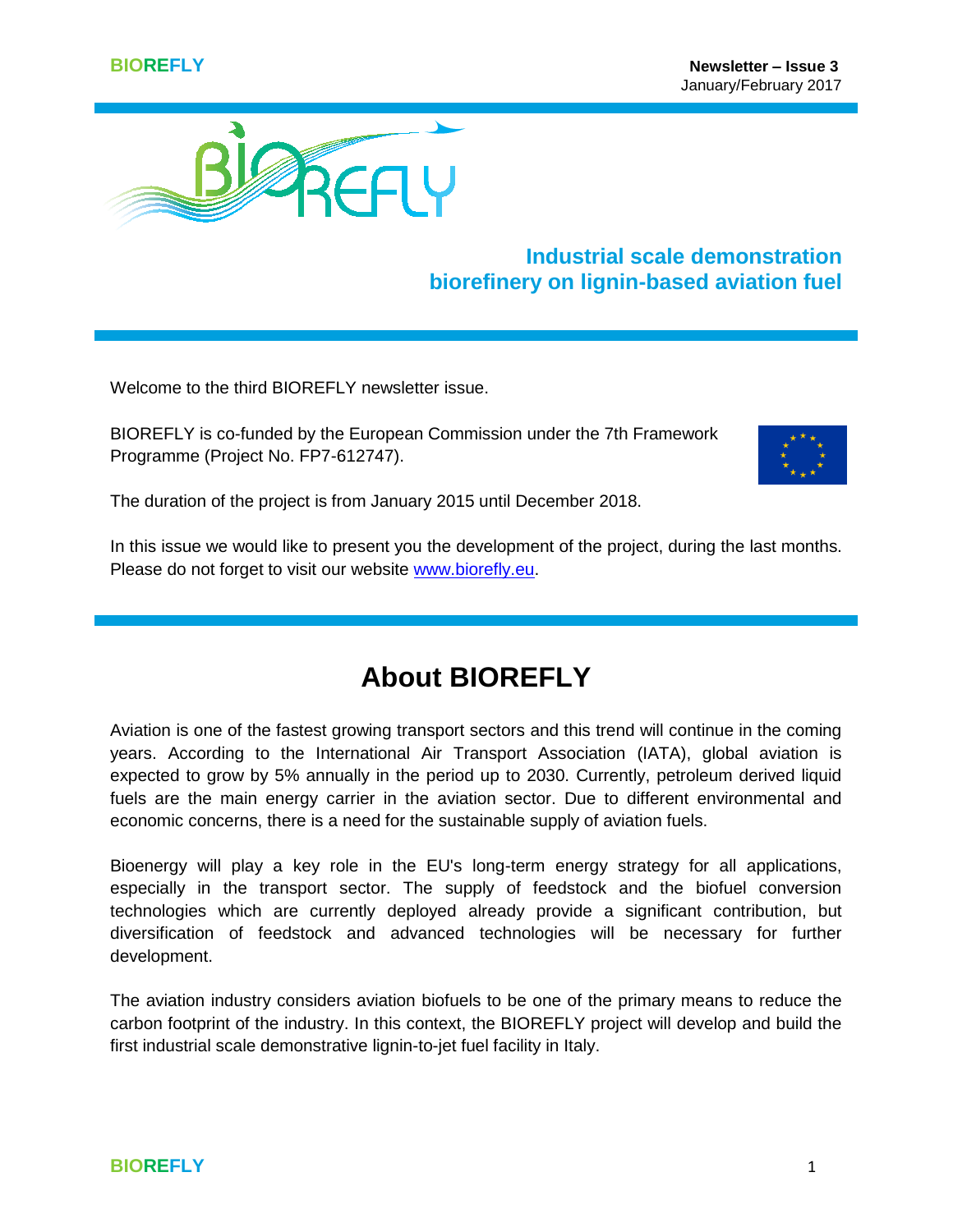The combined production of a high annual volume of cellulosic ethanol and lignin-based jet fuel through sustainable and innovative technologies will be the first step towards biofuel commercialisation and market deployment.

The overall goal of the BIOREFLY project is to develop technologies allowing an increased and more economical utilization of selected renewable lignocellulosic raw materials for the production of second-generation biofuel for aviation. The sustainable supply chain will be demonstrated, environmental and socio-economic impacts will be assessed and results gathered from tests in engines and demonstration flights will be disseminated to relevant stakeholders.

For further information please contact the project coordinator or visit our website [www.biorefly.eu](http://www.biorefly.eu/)

#### **Project coordinator**

**Biochemtex Italia S.p.A**  Silvia Redaelli Tel. +39 0131 882811 [silvia.redaelli@gruppomg.com](mailto:silvia.redaelli@gruppomg.com) *[www.biochemtex.com](http://www.biochemtex.com/)*

biochemtex

**Project partners**

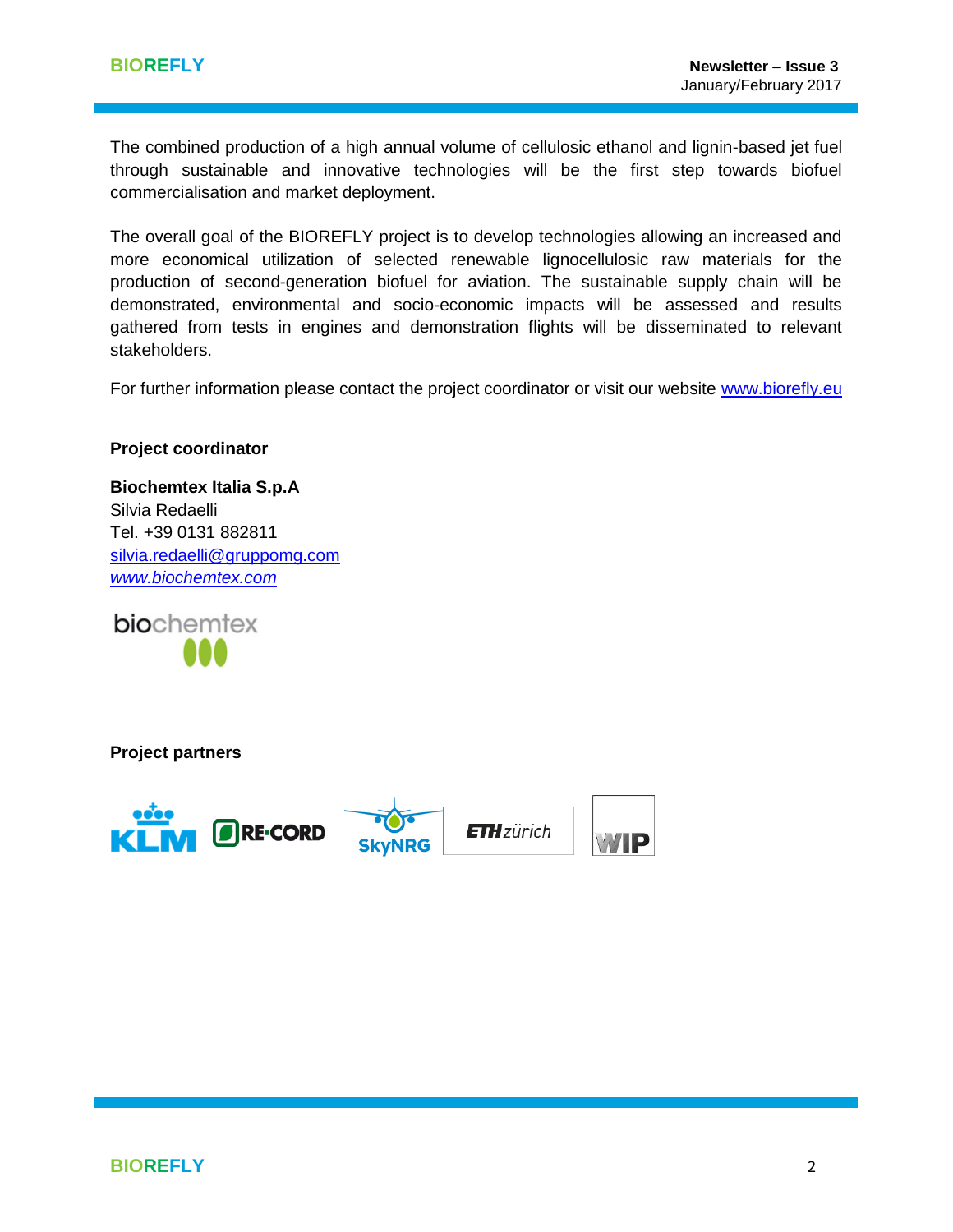## **BIOREFLY and BIOJETMAP**

BioJetMap.eu is a Biokerosene flight database initiated since 2012. The initial idea behind of this platform was to keep track of the evolution on aviation biofuels, providing relevant information of current and former projects. It presents alliances, airlines, articles, and a worldwide interactive map that presents the interconnections between projects and companies involved in the biokerosene development.

BIOREFLY is part of this database. The search criterion is easy to use, and while searching, a ban with further **Figure 1: BIOREFLY in the database**information slides down to filter the project information.



The users will obtain all the necessary information; from the name and contacts of the coordination, till a general overview of the project, considering the work of each WP.

The idea of keeping track on the evolution of biofuels for aviation it's consider as a positive development to be able to interact with different stakeholders, support similar projects with each other, and provide the necessary information to the public.

## **Scale-up of the technology**

The research activity is still on-going at the lab and the pilot scale in order to establish and optimize the working parameters for engineering scale-up. The basic engineering study is almost completed for the first step of the BIOREFLY project. Anyway further research activity has already been scheduled because the optimization of the process remains open to new possible improvements.

The experimental plans carried out on the pilot plant in the last months have been useful to provide the data necessary to develop the mathematical model of the process.

Alternative research and development solutions are still under evaluation in order to produce jet fuel from 2G lignin through other thermochemical processes different from dehydrogenation. Several future activities have been scheduled then on 2G lignin in order to customise its characteristics and let it suitable for different applications and different chemical processes.



**Figure 2: Different shape of 2G lignin.**



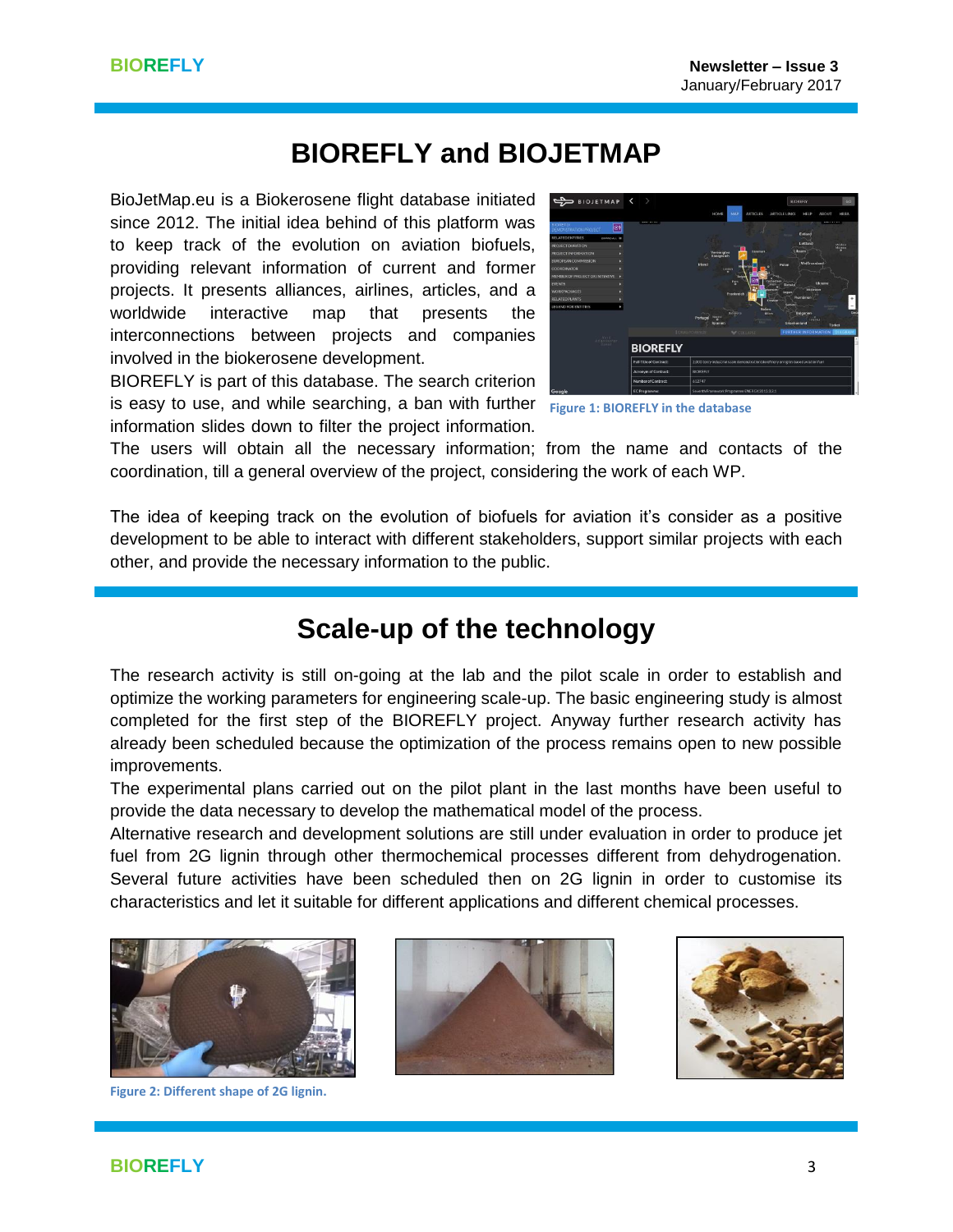# **Modelling of hydrodeoxygenation of phenolic oil**

The model intendeds to provide a quantitative estimation of the oil composition changes during the function process of process-variables (temperature, time, etc.).

The challenges of the mathematical modelling are:

- Phenolic oil is a complex mixture which contains a lot of different compounds;
- From both experimental and modelling points of view, it is challenging to characterise the changes in concentrations of all species
- Few literature data available

The model aims to describe the changes in compositions of the entire phenolic oil (light and heavy fractions). The modelling approach proposed by ETH intends to use the main functional groups to monitor the changes in compositions. A lumped effective kinetic scheme is then proposed assuming an instantaneous adsorption of the species on catalyst, which is rather reasonable at steady state; the effect of adsorption is not treated explicitly but lumped in the kinetic constants; hydrogen is in excess and is not explicitly included in the kinetic rate; the kinetic constants of all reactions are to be verified during the fitting of experimental data; kinetic constants are express according to Arrhenius formulism.

At the light of these considerations, 12 parameters must be estimated:

6 pre-exponential factors: k $_1^0$ , k $_2^0$ , k $_3^0$ , k $_4^0$ , k $_5^0$ , k $_6^0$ 

6 activation energies:  $E_{\text{att.1}}$ ,  $E_{\text{att.2}}$ ,  $E_{\text{att.3}}$ ,  $E_{\text{att.4}}$ ,  $E_{\text{att.5}}$ ,  $E_{\text{att.6}}$ 

The experimental activity concerning HDO process has been carrying out by BioChemtex, and the analytical results have been used for parameters estimation. A first part of the work has already been done in the last months of 2016 and gave preliminary information for the development of the model. Nonetheless, further experimental activity is needed in order to complete and well define all the model parameters. The influence of the most relevant processvariables (temperature, pressure and residence time) will be assessed.

## **Micro gas turbine rig for renewable jet fuel tests**

BIOREFLY working plan includes a testing campaign of the lignin-based renewable jet fuel in a small scale turbine. RE-CORD selected an APU-derived military unit, a Garrett GTP 30-67 model that has a similar structure in respect to engines for aviation application. The fuel characterization in terms of turbine combustion performance, emissions and hardware postinspection is crucial before ASTM D4054 certification pathway. The Garrett test rig is based on an overhauled centripetal micro gas turbine powering a military auxiliary power unit (APU) by AiResearch-Garrett Corporation. The model consists of a single injector, pressure swirl, reverse

#### **BIOREFLY** 4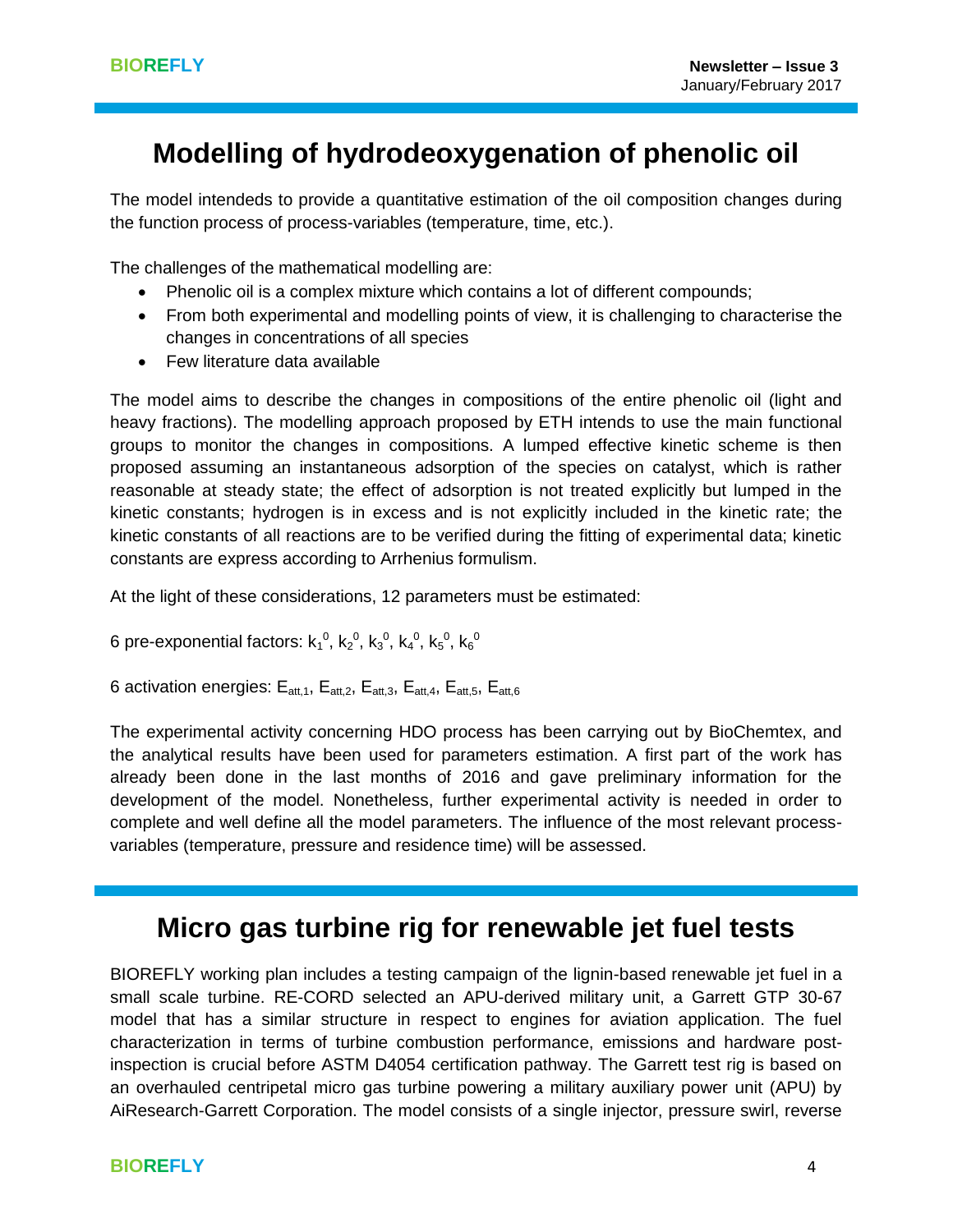flow silo combustor chamber, fixed rotational speed at approximately 53,000 rpm and AC output of 25 kVA, 0.8 pF, 400 Hz, 120/208 Volt. The test rig is composed by the engine sub-assembly, multi-fuel injection line, control panel and an AC generator, all together mounted on a mobile frame which is assembled with anodised aluminium profiles (as shown in Figure 3). Data acquisition is performed by National Instrument modules for operative data, supported by the NI c-DAQ chassis, while emissions are monitored by an on-line gas analyser.



**Figure 3: MGT test rig with measurement system during commissioning**.

After two years of activities, a pump and nozzle test bench and micro gas turbine test rig were set up for tests by RE-CORD. The lignin-based fuel will be characterised in terms of spray and combustion behaviour, and compared to commercial Jet A-1 performance. The generated data will be crucial to determine if the fuel will be suitable to endure the certification process of the most recent standards. Currently RE-CORD experimental equipment is ready for renewable jet fuel tests.

## **BIOREFLY Dissemination Activities**

In 2016 WIP together with the US Commercial Aviation Alternative Fuels Initiation (CAAFI) and the project CORE-JetFuel dedicated to coordinate the research and innovation of jet and other sustainable aviation fuel supported by the EU, organised a workshop in Alexandria, US, focusing on facilitating discussions among experts from the United States and Europe in the area of alternative fuels for aviation.

As part of the expertise exchange, projects like BIOREFLY were mentioned; due the project is part of the activities at EU level working on the development for supply chains for alternative aviation fuels, together with some other project like SOLAR-JET, ITAKA and BSFJ. All projects are helping together to meet the 2020 binding targets of the EU climate and energy policy, in

#### **BIOREFLY** 5